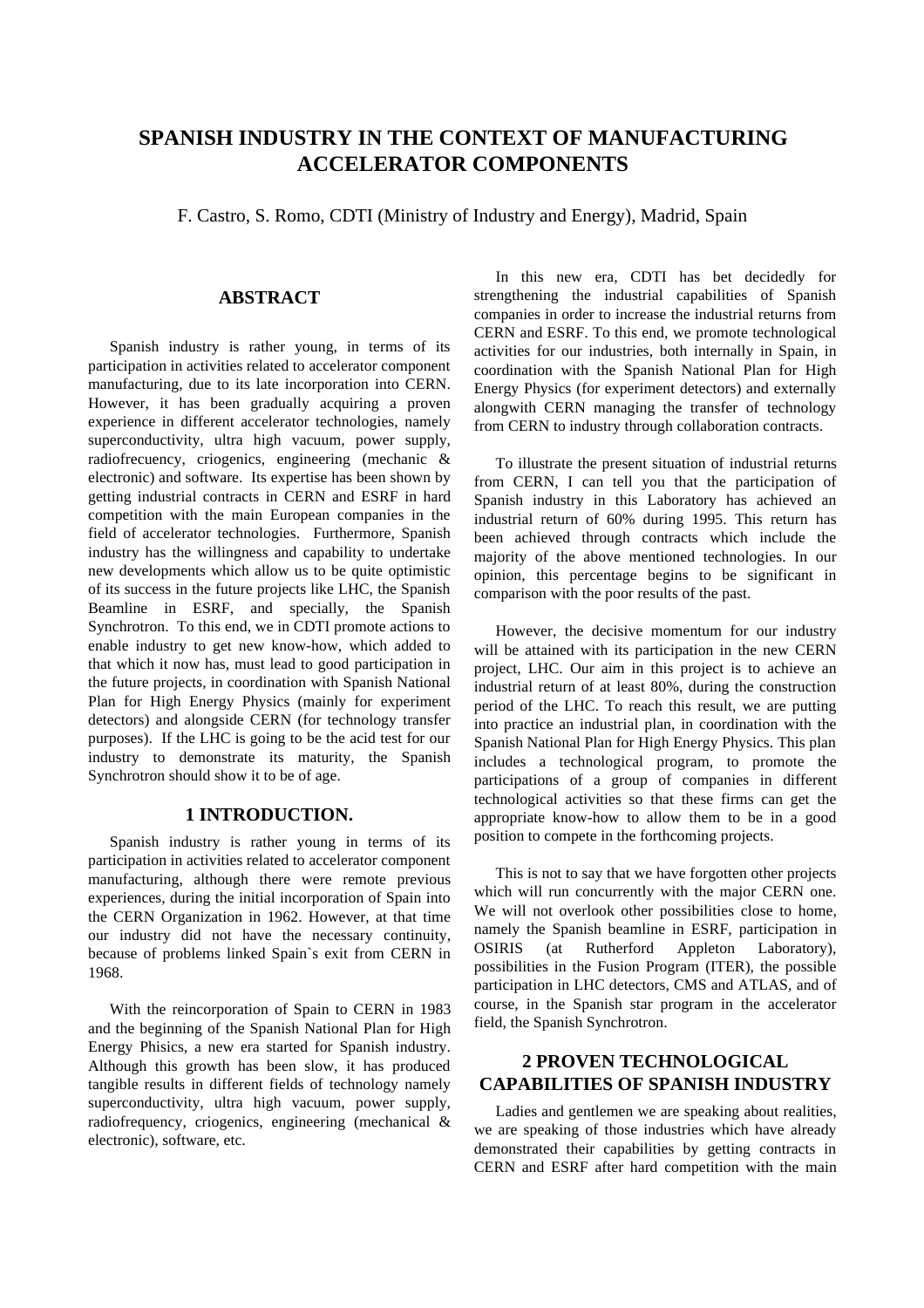European companies in the accelerator field. That is why we say proven capabilities. This group of companies would be the front line of a bigger one, able to undertake new developments, not only in the specialities in which they have obtained their expertise, but in other complementary areas to which they can extend their present know-how.

Firstly we will comment on the companies with solid expertise in certain areas leaving for later companies and areas with potential for the future.

### *2.1 Superconductivity*

In 1989 the joint venture ACICA was set up, with the aim of acquiring know-how in the design, production and testing of superconductor magnets, specifically quadrupoles and corrector magnets (sextupoles, octupoles and decapoles), destined for CERN. As consequence of this acquired expertise, ACICA have provided prototypes of quadrupole and corrector magnets to CERN, fulfilling all the specified requirements. All of this shows that superconducting magnet technology is available in our country today.

I would not like to jump to another technology without mentioning the important role played by the Electronics Engineering Division of CEDEX (Ministry of Civil Works) in the design and testing of all these magnets.

### *2.2 Electric And Electronic Engineering : Power Supply*

Spanish capability in this field is very well known, following the success of some Spanish companies in getting industrial contracts for LEP in CERN. There are three companies in this situation: ABENGOA, JEMA and GH ELIN.

\* ABENGOA.- Inside the ACICA group, this company has won different contracts for the production of power converters ( 20.000 A and 2.000 A) for LHC.

\* JEMA.- Won a contract for the powering of LEP magnets (2000A ). In addition to that they produced a power supply for the TOKAMAK based in Madrid.

\* GH ELIN.- Has received 4 contracts for the production of different power supply system. They have developed the "Fully Reversible Bipolar Power Converter" ( 30 KW, 1.550 A) for the LHC.

#### *2.3 Ultra High Vacuum*

Two Spanish companies have developed products in this field which have been bought by CERN and ESRF through different contracts. These companies are: INGOVI and TELSTAR. The first focuses mainly on vacuum vessels and mechanical components, whereas the second is devoted to vacuum pump components. It has to be emphasized that INGOVI has also manufactured a polymeric press for magnet production. This press is presently working at CERN. On the other hand, the cancelled project SSC committed one of these presses for its magnets.

\* INGOVI.- Since 1993 INGOVI has won several contracts with CERN and ESRF for the manufacture of Collimators, Vacuum Chambers, Couplers and Flanges for the UHV system.

\* TELSTAR This is the Spanish main supplier of vacuum pumping equipment for industry and research programs.

#### *2.4 Radiofrequency*

To date the Spanish company CEMTYS has delivered different radiofrequency amplifiers to CERN, up to now, to be used in the resonant cavities of LEP. As for passive radiofrequency components, companies like INESPAL and TALLERES PIEDRAFITA, have provided CERN with waveguides for the LEP project.

#### *2.5 Cryogenics*

ACICA produced a cryostat for testing the tuning quadrupole in the past and more recently the company SANTA BÁRBARA has signed a collaboration contract with CERN to develop the 14 meters cryostat for the main LHC dipoles.

#### *2.6 Mechanical Engineering*

There is solid experience in Spain in this field of technology, which extends from the development of bench test magnets ( dipoles) for CERN, to undulator mobile carriages for ESRF linebeams, through to different mechanical components ( such as valves, inertial tubes, emergency stops, vacuum barriers of composites, etc..). The companies active in this field are:

\* CHACONSA.- Delivered two benches for dipole tests for CERN in 1991 and 1993

\* NORTEMECÁNICA.- Has won several contracts from CERN and ESRF to produce various mechanical components such as support assemblies for mirrors, undulators and vacuum chambers.

\* TAM.- Recently won a contract for the undulator support carriages for ESRF.

\* ACD.- Developed an emergency stop system for CERN in 1991

\* FIBERTECNIC.- Has produced 3 vacuum barrier prototypes out of composite material.

\* MECÁNICA DE LA PEÑA.- Has manufactured different equipment for the LEP experiment OPAL and the DELPHI detector.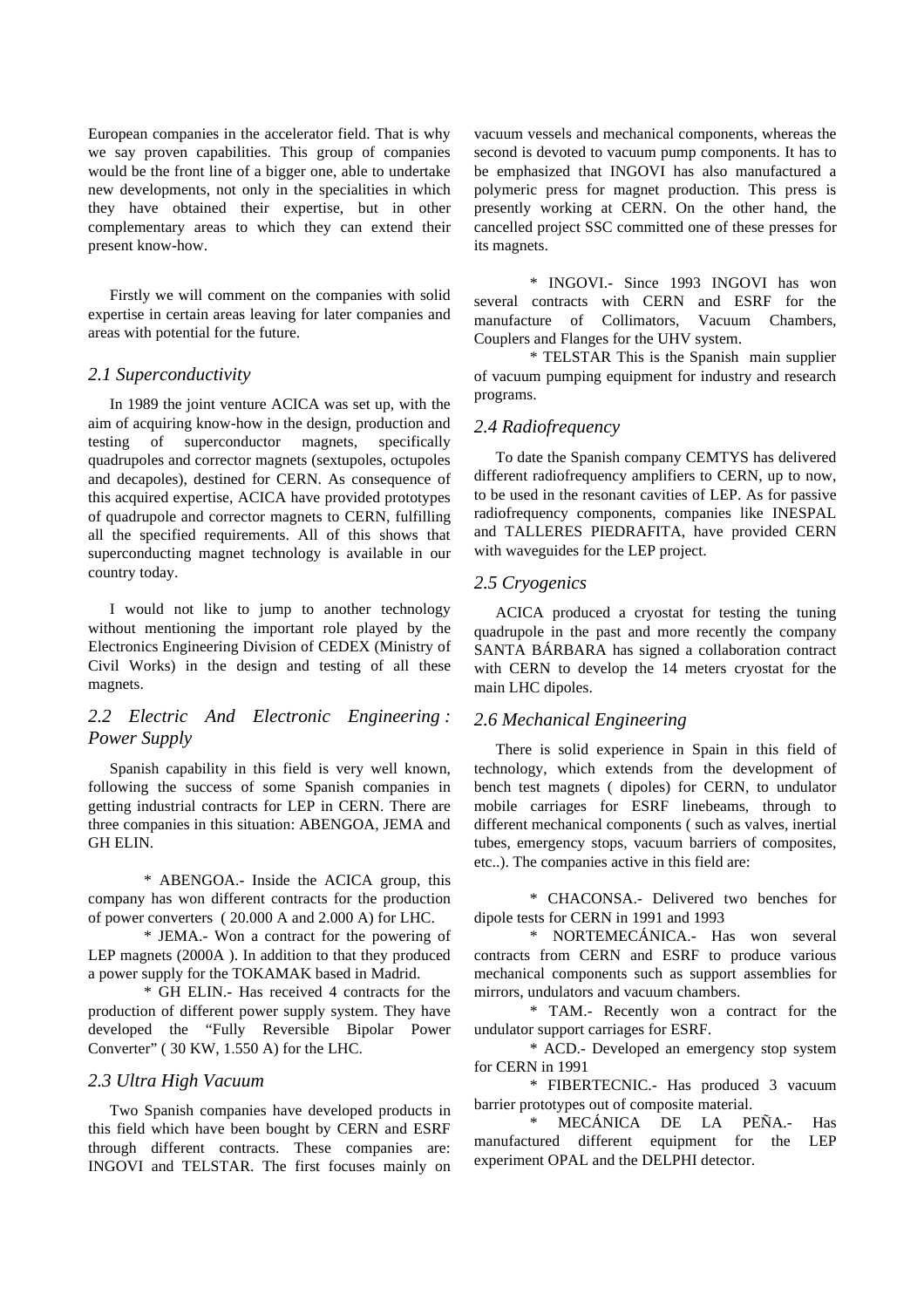\* BURDIÑOLA.- Has delivered assorted equipment for the ESRF laboratories.

### *2.7 Other Activities*

There are a number of activities which are not directly linked to the specific components of the accelerator, but which are essential for its correct functioning. These are auxiliary activities related to beam cleaning and operation, civil engineering, services and installations. We have decided to include them in this presentation, thus giving a complete picture of the capabilities of our industry.

There are two companies with proven expertise in maintenance and operation of large facilities. They are: EMPRESARIOS AGRUPADOS, CAE/DRAGADOS. Regarding civil engineering, we have to highlight the participation of ENTRECANALES in the LEP tunnel construction, and its subsidiary IBERINSA which participated in the selection process for the works to waterproof the tunnel. Along with these firms there are others like SENER and INTECSA. The latter has been awarded a contract for LHC civil engineering consultancy for LEP tunnel modification to house the LHC machine.

Regarding services and installations, several Spanish companies have been recently competing for CERN contratcs: GTD, ABENGOA, EMPRESARIOS AGRUPADOS, SULZER ESPAÑA, COMSIP/CEGELEC, SPARK IBÉRICA and FELGUERA MONTAJES E INSTALACIONES. I am pleased to say that during 1995, for first time, Spain has been awarded some service contracts. Our expectation for this year is to exceed 20%. I would also like to emphasize here the success of the Spanish firm GTD in the recent adjudication of two important contracts from CERN for the "LEP access control system" and "Supply and installation of fire detection systems"

### **3 POTENTIAL CAPABILITIES OF SPANISH INDUSTRY**

But our companies aspire to do more. In addition to the above mentioned proven capacities, they are prepared to break new ground. To this aim, there is a program currently underway, to prepare industry and guarantee the availability of this new know-how for the near future. This program is managed by CDTI and companies, Universities, Technological Centers and CERN are involved. We must keep in mind that all of the future projects mentioned are attractive markets for our firms and justify such entrepreneur and institutional effort.

The technological options open for Spanish industry are :

#### *3.1 Cryogenics*

The Spanish firm SANTA BÁRBARA agreed on a collaboration contract with CERN, last year, to develop a cryostat prototype for the LHC dipoles. Needless to say the importance of this component which will lodge such an essential element as is the main dipole of LHC. In addition, the experience gained on this work will put them in a very good position to compete for some other dipole components. Advised by CDTI, SANTA BÁRBARA, have reached an agreement with the cryogenic dept of Zaragoza University for scientific development support.

EMPRESARIOS AGRUPADOS is an engineering firm with wide experience in nuclear power plants. Their valuable experience in the management of complex engineering projects makes them well positioned to bid for contracts related to the engineering of LHC. This company has a joint venture with the French firm SEP (Societé Europeéne de Propulsión), who are very well known as experts in the cryogenic field. Thanks to this EMPRESARIOS AGRUPADOS should have a good chance of getting cryogenics contracts.

### *3.2 Mechanical Engineering*

The production of the mechanical components of superconducting magnets, specifically the so called "cold mass", is a reasonable goal of our industry.

For instance, the "shrinking cylinders" component, which encloses all the cold mass, is within the capabilities of the Spanish firm TAM which presently is making an important effort in equipment and facilities in order to be prepared for this activity. On the other hand, companies as NORTEMECÁNICA, INTERNATIONAL TECHNOLOGY or PRECIMECÁN have become regular suppliers of CERN and ESRF.

Regarding the production of "yoke" and "collar" for dipole cold mass, the Spanish firm ELAY has the facilities, experience and technology to bid in optimum conditions.

To produce the component called "bus bar" there are several companies and Institutes which have a good chance, namely TECAL, CARBUROS METÁLICOS, INASMET and the Superconducting Group of Material Science Institute of Barcelona.

We at CDTI, are now studying the feasibility of developing the elements called "spacers" and "end caps", in Spain, taking advantage of synergies from different products in other fields which are applicable to accelerator technology.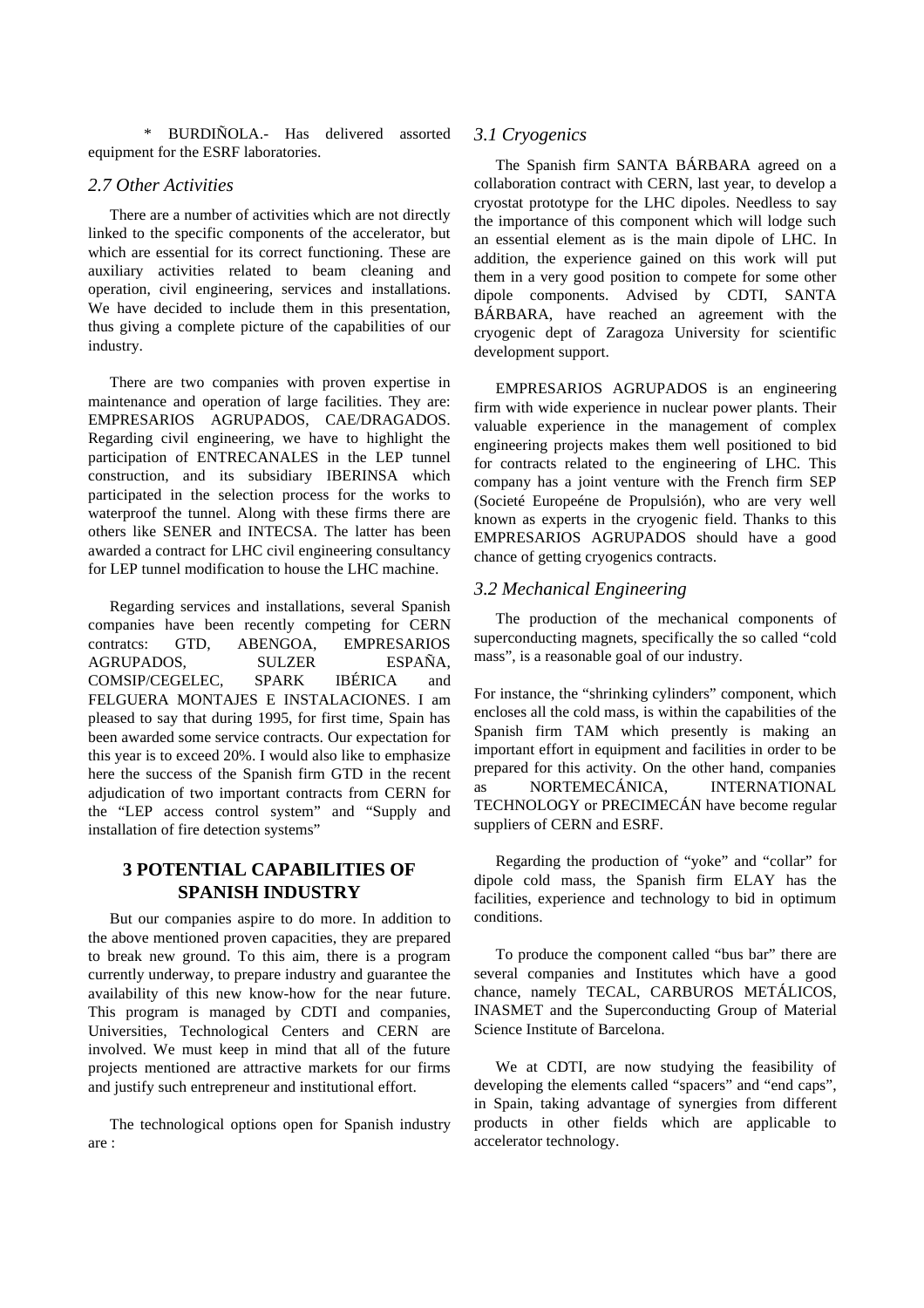The Spanish firm INTERNATIONAL TECHNOLGY is willing to participate in CERN and ESRF bids for different cryogenic and ultra high vacuum system elements. To this end, and advised by CDTI, they have signed an agreement with the Universidad Autónoma of Madrid to collaborate in the development of these elements.

Outside the cold mass, there are some other units such as the "UHV composite barrier" and "cold support" which are presently developed by the Spanish companies CASA ( Space Division) and FIBERTECNIC, thanks to some collaboration contracts with CERN. Both elements are made of composite.

#### *3.3 Electronic Engineering And Control*

With respect to electronic and control field, companies as ELIOP and GTD are in the position to offer good solutions for different systems at CERN and ESRF. The new electrical distribution concept for CERN will be a challenge for them.

CRISA is a company coming from the aerospace field. They have developed a high speed bus video, into the Spanish National Space Program, which is under assessment by CERN today. This product could be applied to the acquisition data system for CERN experiments.

### *3.4 Participation In Experiment Detectors*

This is, perhaps, one of the subjects pending for Spanish industry. I do not mean that our industry has never participated in it, before. In fact, the Spanish firm EQUIPOS NUCLEARES played an important role in the LEP experiment L3 in the past. It should have new opportunities in CMS and ATLAS.

Besides, there are some areas in the detectors for which we have never had the chance to compete, namely those linked with high speed electronics and S/W for massive acquisition data.

In our opinion this is a field in which we should participate in the future. To this end, we have coordinated actions with the Spanish National plan for High Energy Physics, CIEMAT and the Universities involved in the LHC experiments, ATLAS and CMS in order to promote the potential of Spanish industry in experiment detectors. We firmly believe that the joining of efforts of the experimental teams and industries should produce an important increase in the participation of the Spanish industry in the LHC detectors.

In short, Spanish companies, specially those dealing with mechanical engineering activities have a good chance to participate in detectors manufacture. These

firms along with the others mentioned in the electrical and electronics fields should have a significant contribution in the LHC detectors manufacture.

# **4 POSSIBILITIES OF SPANISH INDUSTRY IN THE SPANISH SYNCHROTRON PROJECT**

These are, ladies and gentlemen, the dramatis personae. Regarding what has been said, it is quite evident what our capabilities and our aspirations are. We believe that we can be moderately optimistic regarding new future projects, specifically the Spanish Synchrotron. In this we have the hope of providing important components in several areas. We are not forgetting that there are essential elements of it in which we have low or nonexistent know-how, namely those related to some machine components or specific equipment for synchrotron, as monochromators and optical components.

However, I am convinced that even in these activities our industry could participate. If we were able to plan our actions appropriately, our industry could produce elements or parts of elements either alone or in cooperation with other European firms.

To summarize, our industry is able to participate in the following areas of the Spanish Synchrotron:

\* Design Engineering.

\* Manufacturing a significant part of the mechanical and electrical components.

\* Cooperating in optics, electronics and s/w of the beamline.

\* Civil Engineering.

\* Services.

\* Maintenance of installations.

### **5 CONCLUSION**

I began by saying that our industry was rather young in terms of its experience in accelerator technologies. Our group of firms in this field is not large in number. Hardly 20 companies regularly bid for CERN and ESRF contracts (although I must say that there are an additional number of around 100 companies which potentially could be incorporated into the first group). However, this small detachment have gained expertise in a variety of activities in which they are competitive. In addition to that, they are willing to enter into some other additional areas, if they could get the appropriate preparation through technological development programs of the Spanish National R&D Plan. In a nutshell, if the LHC is going to be the acid test for our industry to demonstrate its maturity, to become of age, what better opportunity could there be than the Spanish Synchrotron ?